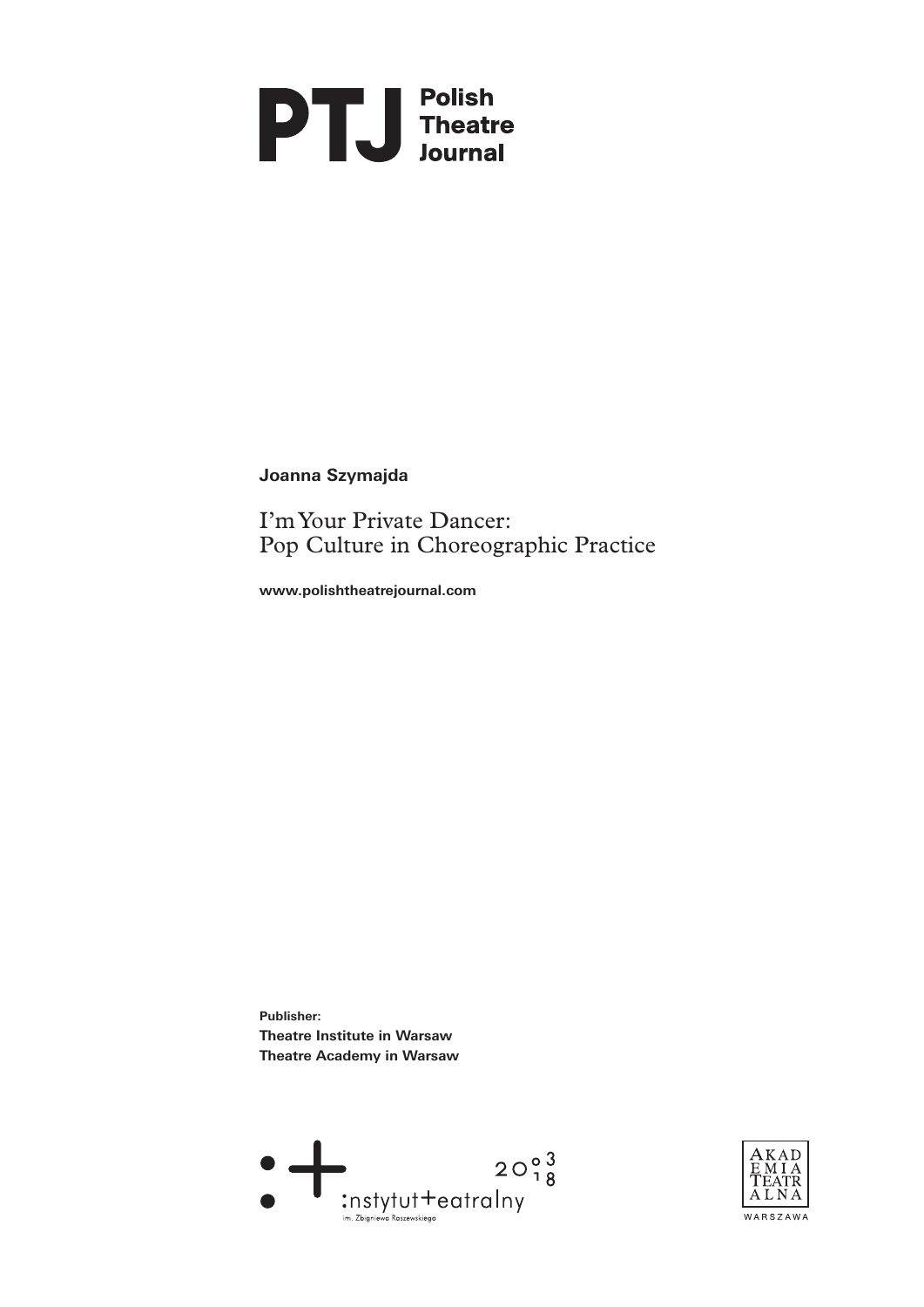# **Joanna Szymajda**

# I'm Your Private Dancer: Pop Culture in Choreographic Practice

For some time now, contemporary dance and pop culture have been in a relationship of osmotic symbiosis. These relations have at least two dimensions. First, both sides have drawn on the other's codes and aesthetics, with a view to adding to what they have to offer. The second dimension has to do with the change of status of contemporary dance as a practice which, on the one hand, calls ballet's elite nature into question, and on the other, places itself by and large outside the scope of pop culture. This mutual relationship deserves to be examined carefully – if we fail to do so, we'll be at a loss to grasp the gist and the dynamics of major phenomena emerging on the contemporary-dance scene, including (perhaps predominantly) in instances where dance no longer safeguards its autonomy, striking up intriguing alliances with other performative-arts genres, not least experimental theatre.

Even from its earliest stages, the modernist evolution of the dancing body owed a good deal to what were then the realms of pop culture: cabarets, music halls and nightclubs. While dance had been frowned on initially at the famous Cabaret Voltaire in Zurich, Berlin's nightlife was the domain of Valeska Gert, among the most underrated multi-artists of the first half of the twentieth century. In *Traffic*, *Sports*, *Circus*, *Boxing Match* and *Variét*é<sup>1</sup> – Gert's dance soloes from the 1920s – she focused her attention on various manifestations of the fledgling urban mass culture, offering findings from her analysis of sorts within a satirical, grotesqueheavy convention. Gert also combined cabaret, dance, theatre and film – the first medium to become a vehicle for pop-culture codes on a mass scale.

Images of the big city also featured in the first film made with dance in mind: *Entr'acte*, a short by René Clair that was screened during the intermission of *Relâche* (1924), a production by Francis Picabia, choreographed by Jean Börlin for the Ballets Suédois. Fernand Lèger saw *Relâche* as counterpoising what he termed 'obsolete ballet', praising the production's modern means of expression: its use of lights and music-hall–style composition. This was a time when the music hall, previously classified as 'cheap entertainment', graduated rapidly to the status of a *tout Paris* diversion – not least because it was such a darling of the avant-garde.

<sup>1</sup> Gabriele Brandstetter, *Poetics of Dance: Body, Image and Space in the Historical Avant-Gardes,* trans. by Elena Polzer (Oxford and New York: Oxford University Press, 2015), p. 372.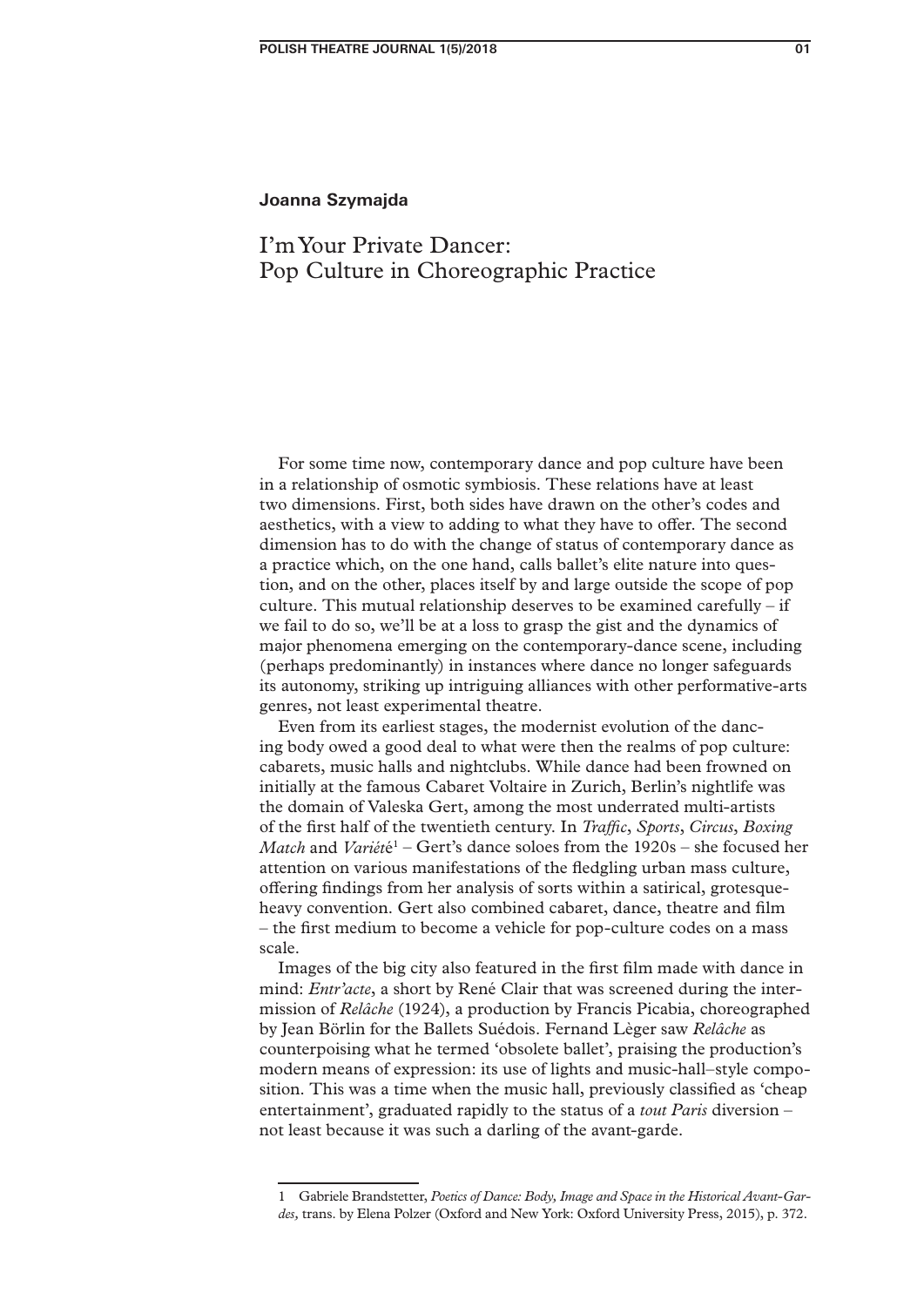The Tiller Girls, a cabaret ensemble that was hugely popular in the 1920s, provided not only a space for the emancipation of the female body (albeit an ambiguous one), but also the most famous example of unison group dancing, a phenomenon philosophers found fascinating even then – 'Das Ornament der Masse', the well-known 1927 essay by Siegfried Kracauer, includes references to the ideal ornamental line: the Tiller Girls' collective choreography.<sup>2</sup>

In Paris, at Folies Bergère, the popular Belle Époque cabaret, the American actress and dancer Loïe Fuller made her debut. Also appearing at the Folies Bergère was Josephine Baker, the emancipated black performer consciously playing on her 'exotic' background. Baker's performances were choreographed by a number of celebrities in the field, including George Balanchine (*Paris qui remue,* the 1930 production presented at Casino de Paris, and Ziegfeld Follies in 1935.<sup>3</sup>). Baker owed a good deal of her success in Paris to Rolf de Maré, patron of the Ballets Suédois. The Ballets Suédois, founded to counterbalance the Ballets Russes of Sergei Diaghilev, were slightly more 'daring' aesthetically, including direct references to modern urban life. *Skating Rink*  (1921, choreographed by Jean Börlin) explored negative aspects of living in a metropolis: the monotony and anonymity of existence, depicted through references to typical pastimes of the period, including the eponymous skating, popular dances and silent films. Rolf de Maré had an exquisite sense of the advantages of the coexistence of 'high' and 'popular' aesthetics. When the Ballets Suédois turned out to be financially unviable, he announced that the company's name would be changed to Opéra Music-Hall des Champs Elysées. This obviously entailed a fundamental change in the repertoire, which would resemble the music hall in terms of genre, while matching opera when it came to quality. This had been the context for the introduction of popular and 'exotic' dances and, above all, Baker's 'African' solos to the repertoire. Baker had already had a fair measure of success on Broadway,<sup>4</sup> and what's more, she brought the Charleston and jazz in general into vogue in European bourgeoisie circles – in other words, features of American pop culture.. That atmosphere of nascent popular culture and its natural environment, the modern metropolis, was made manifest in numerous works by early modernists.5 Dancer and choreographer Kurt Jooss, having made use of the *dance macabre* – a medieval 'pop culture' theme – in his famous work *The Green Table* (1932)*,* went on that same year to found the tellingly named ballet Die Großstadt von Heute [The Contemporary Metropolis]. Vaslav Nijinsky daringly introduced the sports theme as a metaphor for social games by presenting the Ballets Russes dancers in everyday sportswear for the first time (*Games,* 1913), and by presenting the audience with choreography which made direct reference to playing tennis, incorporating the so-called turkey trot, a popular dance at the time, another genre stemming from African American culture. Similarly, Bronislava

<sup>2</sup> Ramsay Burt, *Alien Bodies. Representations of Modernity, 'Race' and Nation in Early Modern Dance* (New York and London: Routledge, 1998), pp. 84-101.

<sup>3</sup> Burt, *Alien Bodies*, p. 4.

<sup>4</sup> Burt, *Alien Bodies*, p. 75.

<sup>5</sup> Burt, *Alien Bodies*, p. 22.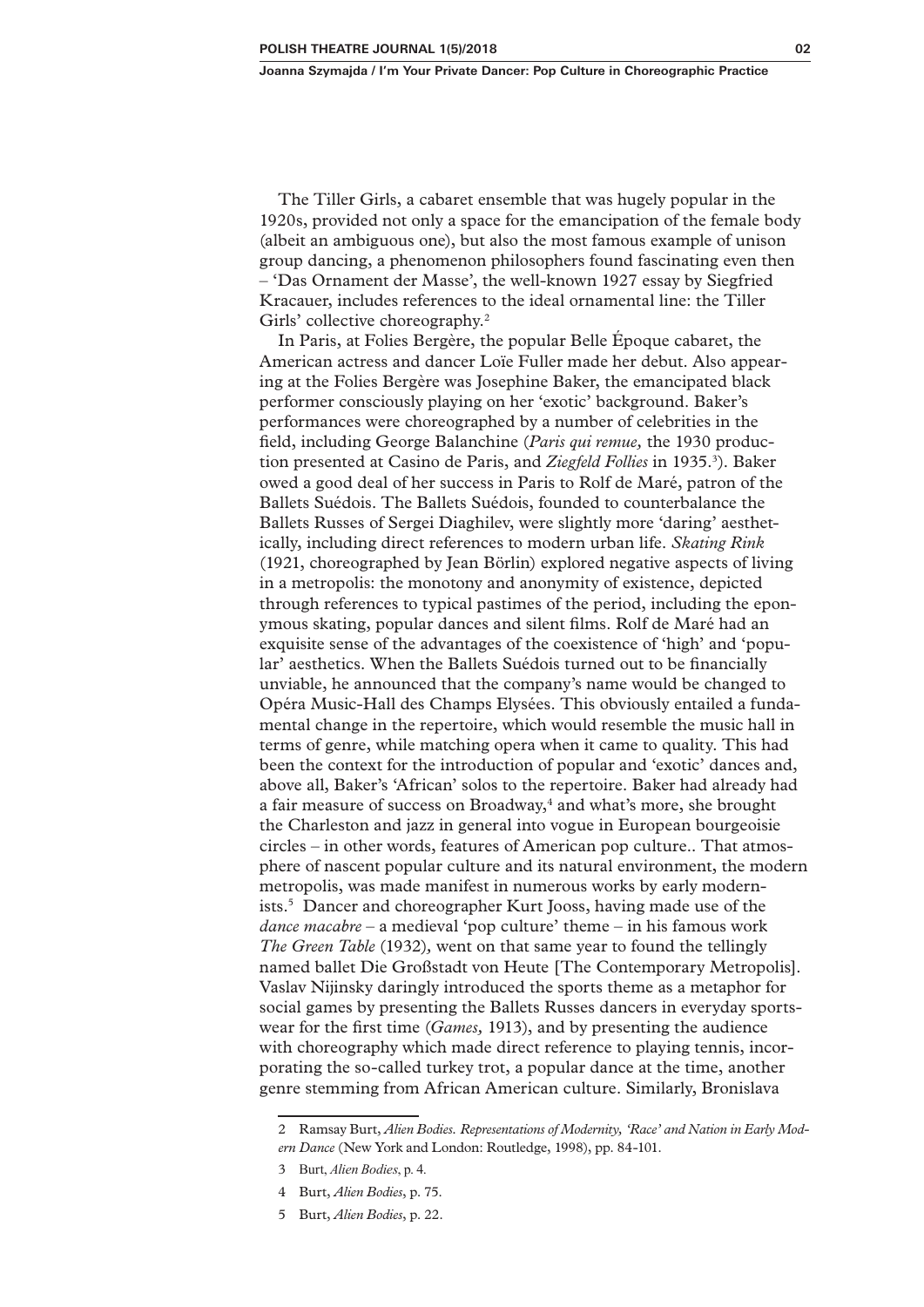Nijinska referenced playing tennis – this time as the symbol of an emerging social class – in *Le Train Bleu* (1924), a production with a libretto by Jean Cocteau. Nijinska introduced jazz pieces to the works she completed for Le Théâtre Chorégraphique de Nijinska, her short-lived company (the blackface duet – white dancers in make-up appearing as black people – in *Jazz,* a 1925 choreography to Igor Stravinsky's *Ragtime*, for example)*.* In addition, Nijinska staged a production in the spirit of the music hall for the Paris Opera Ballet (*Impression de Music-hall,* 1926). Circus had been another major pop-culture inspiration for choreographers: one example was the Ballets Russes' famous *Parade* (1917), choreographed by Léonide Massine, with stage design and costumes by Pablo Picasso.

From an entirely different perspective, attempts to turn dance into a mass practice that were made in the early twentieth century are another interesting phenomenon. Derived from the theoretical bases of Émile Jacques-Dalcroze's eurhythmics and Rudolf Laban's mass choirs, such attempts served political ends, not least in Germany, where they were put to use both by socialist movements, gaining momentum at the time, and by officials of the early Nazi Party. Socialists and communists in Germany regarded dance as an art with the potential to make a mass impact, capable of providing currency for the political and ideological message of collectivism.<sup>6</sup> The dancer and choreographer Hans Weidt, known for his anti-fascist views, founded his company in a disused factory, recruiting non-professionals (former labourers) for his ensemble.7 Rudolf Laban's involvement in creating the mass choreography for the 1936 Berlin Olympics made for another famous case, with Laban severing his links to the Olympics at the last moment and fleeing to England. The works of Jenny Gertz, a student of Laban, and an activist in the Communist Party of Germany, featured labourers, and called for the proletarian masses to 'break free from their oppressors'.8 Similar trends of taking the working class as a reference point, with calls for dance practice to acquire a political character, can be found in the American modern-dance movement, specifically in its initial stages. In those earliest days of modern dance, the New Dance League, with close links to workers' movements, and the New Dance Group, whose aesthetics alluded to actual problems faced by the working class, were both active in the US.9 It seems paradoxical, however, that the main strands of modern dance, which had renounced the elite nature of classical ballet in its early stages, would end up as yet another classical form: in the end, despite turning to sources of American culture including native American culture, modern dance became a demanding and elite form, performed by the white middle class, with the white middle class in mind. A similar paradox holds true for the postmodern movement, which would emerge later: drawing on the quotidian, going out into streets and parks while analysing

<sup>6</sup> Laure Guilbert, *Danser avec le IIIe Reich. Les danseurs modernes et le nazisme* (Brusells : André Versaille Éditeur, 2011), pp. 101–104.

<sup>7</sup> Guilbert, *Danser avec le IIIe Reich.*

<sup>8</sup> Guilbert, *Danser avec le IIIe Reich.*

<sup>9</sup> Mark Franko, *Dancing Modernism / Performing Politics* (Bloomington: Indiana University Press, 1995), pp. 109–145.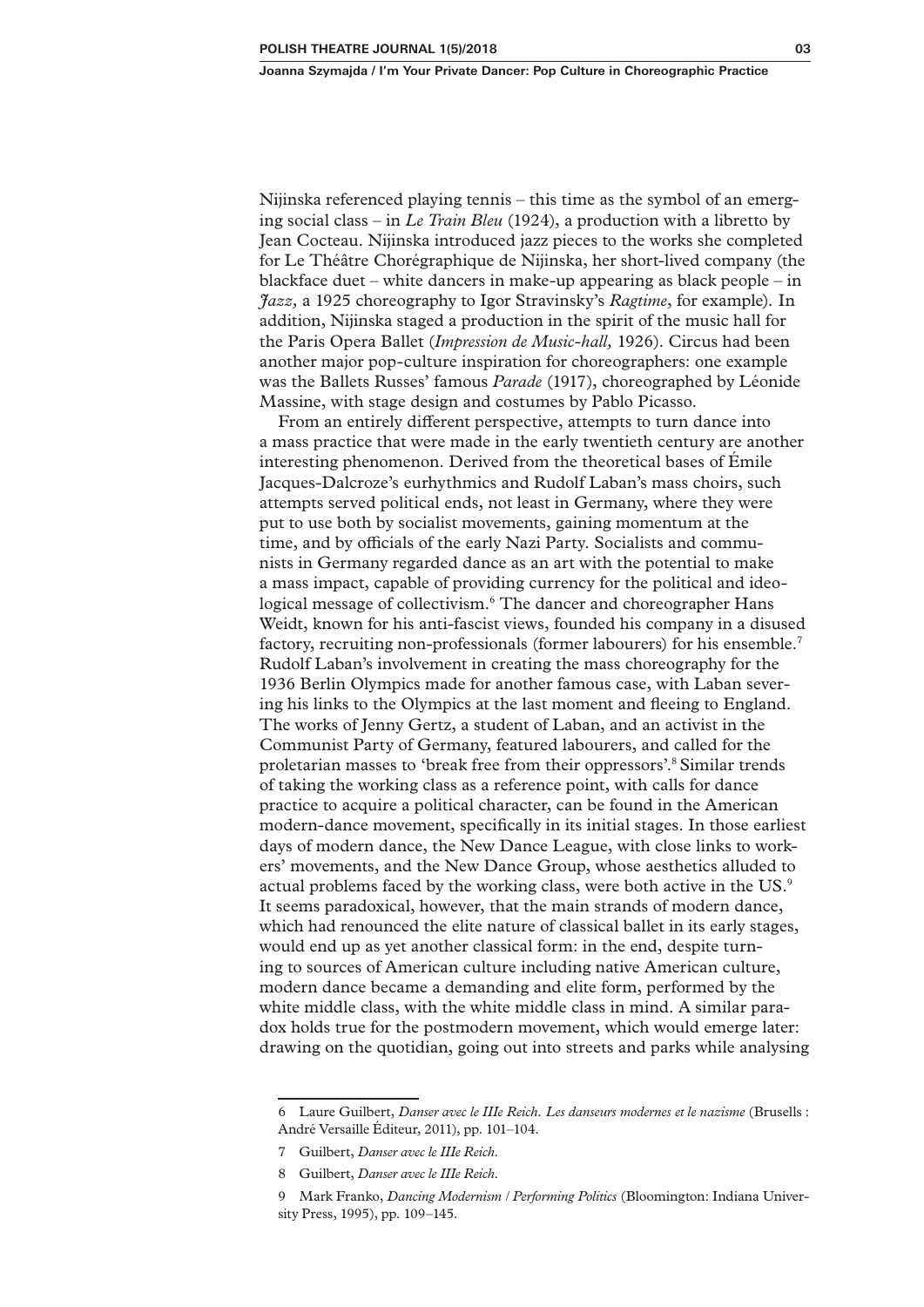natural movement failed to make new dance into a mass or even popular practice.

Another manifestation of the modern nature of early twentieth-century dance was its natural ability to move freely between the realms of theatre, opera, cabaret and music halls. Even the famous Ballets Russes and Anna Pavlova's company performed at less-prestigious venues. Things weren't much different in America: the Denishawn company, the first professional US modern-dance company, performed at vaudeville and commercial theatres on Broadway. Even the choreographer Martha Graham was not spared. Hanya Holm, a student of Mary Wigman, who would found a school in New York City based on Wigman's technique, also choreographed musicals, including *My Fair Lady* (1956) and *Camelot* (1960).

Things were not much different with fledgling modernist dance in Poland, then in a period of intense growth. The Polish actress, choreographer and ballet dancer Loda Halama's career developed between Warsaw's Morskie Oko variety theatre and the Wielki Theatre–National Opera. For the dancer, choreographer and teacher Tacjanna Wysocka, her work with light repertoire (at Warsaw's Qui pro Quo Theatre, where her company appeared in variety shows, combining those with more ambitious offerings of the Tacjanna Wysocka Ballet) almost cost Wysocka a place in the history of dance, to the extent that her outstanding performative and educational achievements were overshadowed by her career as a cabaret artist. $10<sup>10</sup>$ 

Thus, in the early twentieth century, the distinction between popular and artistic dance was somewhat blurred, as both genres were undergoing broader social change, as an overall modernist turn took place. Nonetheless, differences existed, even if they were articulated at a different level than would be the case with postmodernism, or is the case today. In other words, the pop culture of the time was incorporated into early modernist dance but was seldom commented on. In postmodernism and in contemporary trends, that commentary would become an inherent part of the work.

#### 2.

At present, dance has no fixed place on the bipolar axis of high art and popular culture. Everything depends on the strategy taken by the choreographer. When it comes to the canons of 'mass' culture or 'entertainment', some choreographers fit in perfectly, without having to give up on displaying their excellent dance techniques. Such has been the modus operandi of such companies and artists as Compagnie Käfig (making use of the conventions of hip-hop and other popular styles) and Phillippe Decouflé (his CV includes the 1992 Albertville Winter Olympics opening ceremony, the 2007 Rugby World Cup opening ceremony and a production at the Crazy Horse in Paris in 2009, and he takes freely from French pop culture, predominantly songs and circus). These artists very deliberately emphasise the carnivalesque aspect of dance, while applying

<sup>10</sup> Jagoda Ignaczak, 'Tacjanna Wysocka. Artystka niepokorna', in *Polskie artystki awangardy tanecznej*,

ed. by Joanna Szymajda (Warsaw: Instytut Muzyki i Tańca, Instytut Adama Mickiewicza, 2017), pp. 64-81.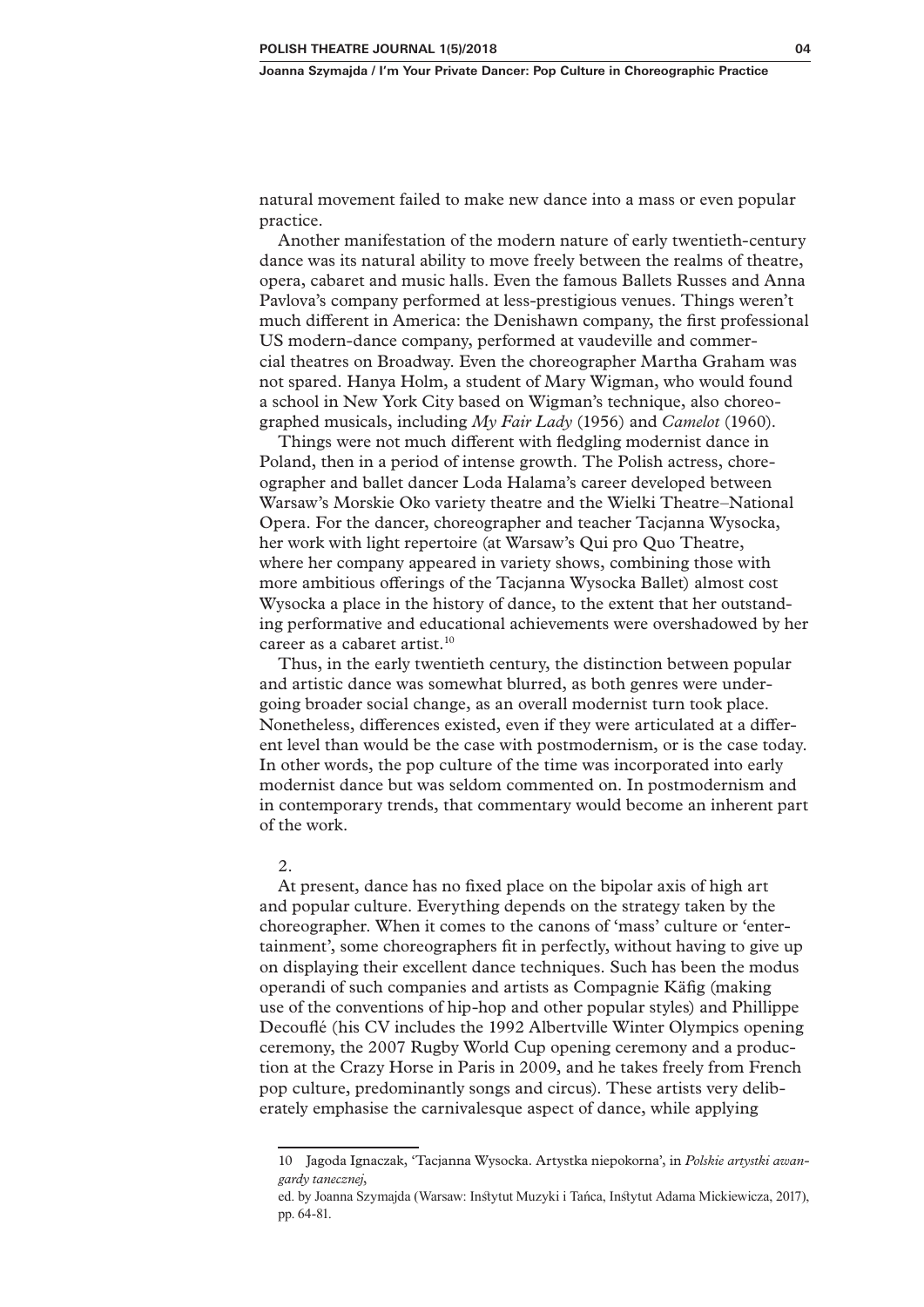classic means of theatralisation. Another group of choreographers refuses to renounce the traditional notion of art as the supreme value and the artist as medium: thus theirs are, by self-proclamation, works of high art. Some choreographers, representing the so-called conceptual movements, attempting to contest the division into high art and popular culture, place themselves between those two.<sup>11</sup> One paradoxical example of this tendency is postmodern dance choreographers who initially rebelled against the elite nature of modernist dance, choosing 'the everyday' as their major inspiration – yet some of their productions have been so abstract as to be incomprehensible to the average audience member.

At present, we are observing a return of some of the phenomena peculiar to early modernism. As in the early twentieth century, the choreographers of today, fascinated with society in transformation, make references not just to fluid social relations, but also to the urban 'subconscious': nightclubs, subcultures and non-places.12 The renowned London-based DV8 company, founded in 1986, was shaped around such themes: the decision to take up socially sensitive issues, such as disability and homosexuality, has led DV8 to create some of the popular productions of the new wave of British dance. Similarly, new French and Belgian dance from the late 1970s and early 1980s referenced pop culture as one of its inspirations. Régine Chopinot's fascination with boxing and fashion shows (*K.O.K,* the 1988 production which had Chopinot choreograph a boxing bout, and *Le Défilé,* with costume design by Jean-Paul Gautier); also deserving of mention are an interest in circus (and, later, in hip-hop and *parcour*) shared by Decouflé, Joseph Nadj and François Verret. The style of the Belgian company Ultima Vez, brought together by Wim Vandekeybus, has been shaped on one hand by the frenetic aesthetics of circus acts, and on the other by rock music and cinema. Not even Anna Teresa de Keersmaeker, a choreographer known for her minimalist tastes, has managed to avoid a dalliance with pop culture. *Rosas danst Rosas* (*Roses Dances Roses*)*,* the 1982 debut of De Keersmaeker's company Rosas, introduced new ideas of physicality and the body to the stage, which at the time were as yet undomesticated in Europe, with the dancers creating a sort of emancipated eroticism with simple yet extremely precise choreographic techniques and with movements borrowed from everyday life. In stretched T-shirts and straight skirts, they anticipated the early days of girlie culture, though their performances had nothing in common with models of femininity promoted by popular culture. In this context, the case of the American star Beyoncé must be mentioned, whose

<sup>11</sup> See Bel on his *The Last Performance*, recorded and translated by Joanna Warsza, http:// www.obieg.pl/text/jw\_tlp.php**,** accessed on 21 August 2007.

<sup>12</sup> The category of non-place (*non-lieux*) has been proposed by the French sociologist Marc Augé as the opposite of the anthropological category of place, shaped by individual identities, the complexity of language, local references and the informal rules of operating within it. *Non-lieu* is effectuated in passages, transit and crossing boundaries: falling into this category are airports, shopping malls, railway stations and tourist villages – but also refugee centres. See Nick Kaye, *Site-specific Art: Performance, Place and Documentation* (London and New York: Routledge, 2000), pp. 9–12. For instance, productions by the French company Gens d'Unterpan are organised in nightclubs and similar venues, while the duet Heine Avdal-Yukiko Shinozaki created a series of performances in hotels, supermarkets and public offices.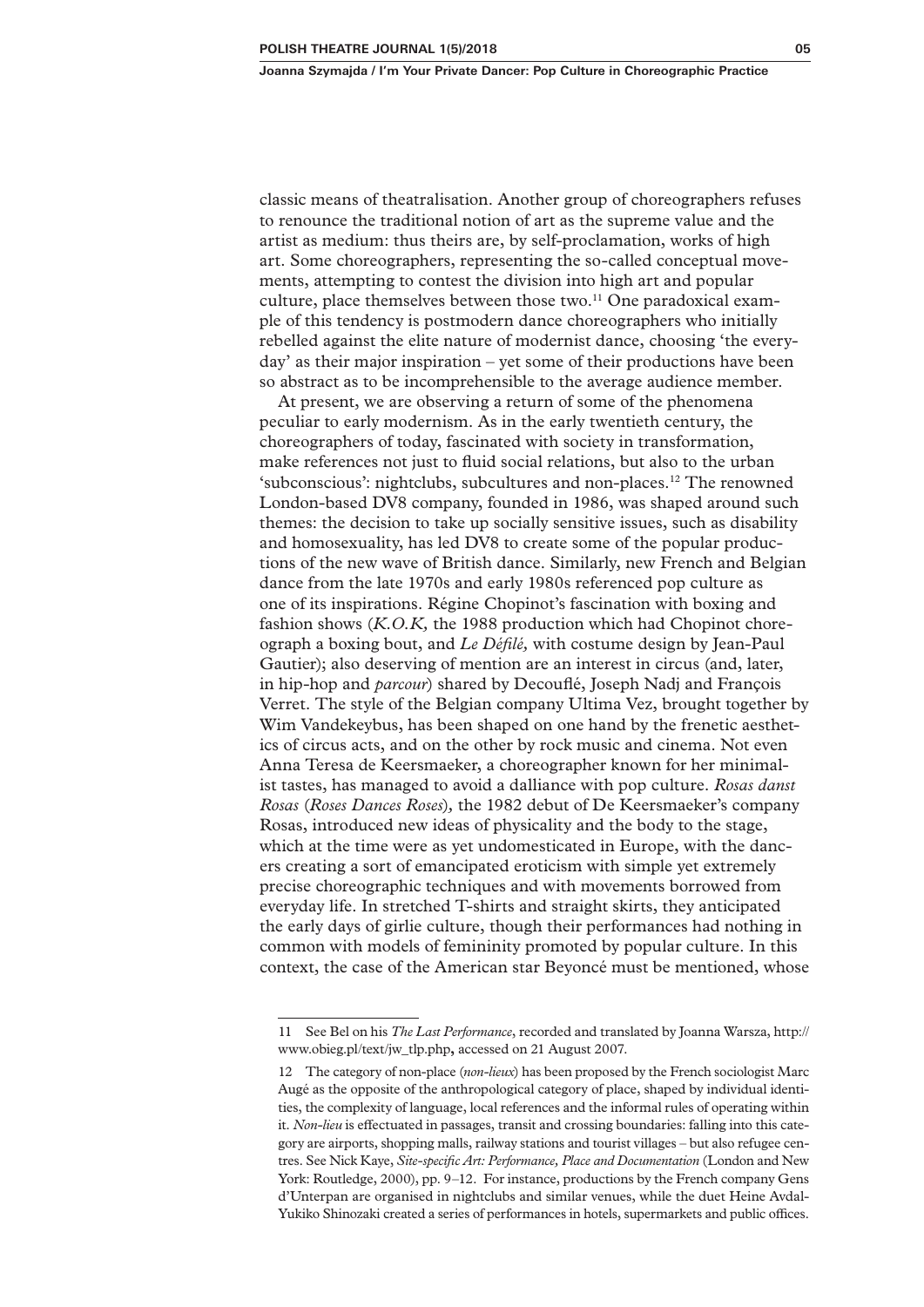verbatim copying of excerpts from *Roses Dances Roses* choreography in her 'Countdown' drew focus for copyright infringement.

# 3.

In the works described above, manifestations and products of mass or pop culture are regarded as a sort of choreographic material, a resource that choreographers can draw on in their quests for new movement-related values. However, some contemporary dance artists go further than that. For them, pop culture is a kind of 'language', a meta-semantic message or instrument applied in order to modify the situation of the reception of movement.

Salsa becomes such an instrument in Emanuel Gat's work. The dance style provided the Israeli choreographer with a basis for his own version of *The Rite of Spring* (2004)*.* Gat often talks about his fascination with pop culture, from films by Alfred Hitchcock and Quentin Tarantino to American hip-hop. His *Rite of Spring* makes use of a company-wide version of salsa, popular in Tel Aviv in the late 1980s, and different from the couples dance. For six months, Gat's ensemble worked with an Israeli instructor to learn group salsa.<sup>13</sup> The reintroduction of folk dance (with salsa regarded as one) into the context of the tale of a primeval myth yields unexpected results. Soft movements and the smoothness of choreography, on the part of a production which includes dancing salsa, run counter to the score's rhythmicity and musical accents (at times in Gat's production, as in Nijinsky's version, dancers seem to dance against the music, following the complicated steps of collective salsa, independent of the music's rhythmical indexes). Yet Gat makes no changes to the basic deep structure of the ritual: it's a game, dominated from the outset by the unspoken fear that the loser will become the Victim, and the loser will be a Woman.14

Gisèle Vienne, also taking *The Rite of Spring* as her starting point, references the structure of ritual in her recent work *Crowd* (2017). In the piece, the French choreographer alludes to techno: the culture of mechanically generated electronic music, which in its earliest days stood on one hand for the fear of an unspecified catastrophe, and on the other for the joy of being able to witness the advent of the cyber era (this was particularly evident in accessories characteristic of the techno movement). By deconstructing the hedonist aesthetics of a vintage techno party, Vienne examines social relations, constructed and deconstructed in time with a crowd's slow-motion, co-ordinated gestures, saturated with symbolic violence. Every now and then, some 'elect one' attempts to break away from the throng. Thus, Gat's and Vienne's practices depict pop culture as the realm which took over the social functions related to ritual and to myth-creation.

Another example of dance being cast as a semantic net for the structure of a production is the Brazilian choreographer Bruno Beltrão's use

<sup>13</sup> Theodore Bale, 'Dancing Out the Whole Earth: Modalities of Globalization in *The Rite of Spring*', *Dance Chronicle,* 31.3, 2008, pp. 324-369.

<sup>14</sup> Joanna Szymajda, 'Wokół mitologii Święta wiosny – Niżyński, Béjart, Gat'*,* in Święto wiosny. *Dwie perspektywy,* eds. Marta Szoka and Tomasz Majewski (Łódź: Akademia Muzyczna w Łodzi, 2014), pp. 145–157.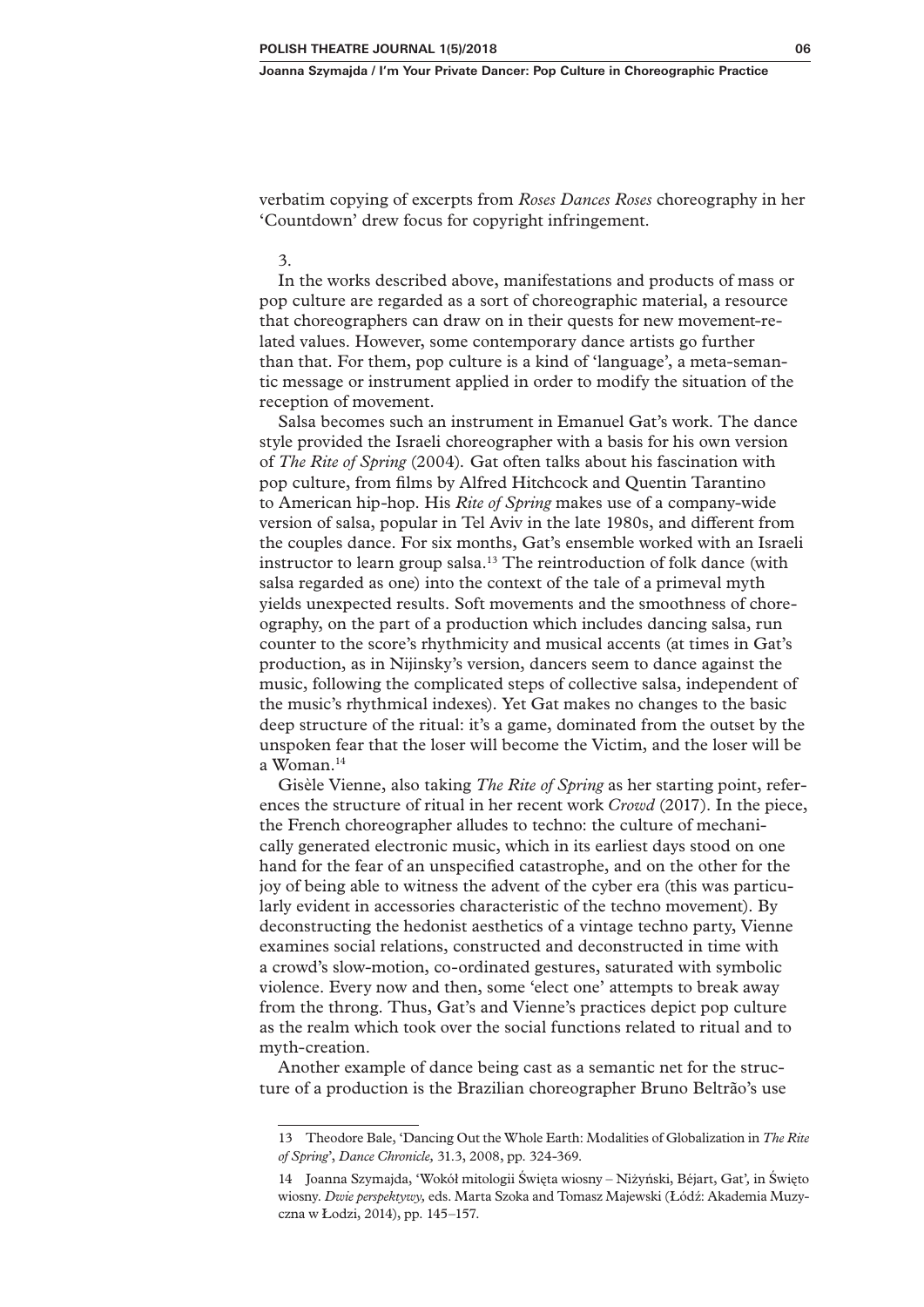of hip-hop (including the 2009 production *H3*). Here, it has nothing to do with the carnivalesque and hardly anything to do with the spectacular. Hip-hop is regarded as a signal referring the audience to a specific social and economic reality. It's daring of Beltrão to put to use procedures of conceptual dance (exposing the structure, purifying the language of movement of surplus spectacular effects) – and this unexpected pairing enables him to reveal

hip-hop's previously unknown potential, and redefine the genre's social connotations, placing it within a different set of references.

The inclusion of hip-hop, rap, tango and salsa into Ohad Naharin's recent work for his Batsheva Dance Company, as it turned out, carried an extremely powerful message. *Venezuela* (2017) is a production permeated with political communications – with popular culture appearing in a similar role. Danced until the performers are almost out of breath, repeated ad nauseam in their perfection, tango and salsa sequences convey a lack of choice: we don't create popular culture, it creates us, constraining us and holding us captive. Because the music changes (from Gregorian chant to Bollywood hits) while the choreography stays the same, audience attention can focus on the touchline between choreography and music, where both emerge as manifestations of the same control and power.

The turn towards hip-hop or *parcour* demonstrates that contemporary dance is perpetually searching for a style which, derived from the sphere of popular practices and transformed with the use of contemporary choreographic instruments, would remain spectacular while also being 'ennobled', elevated to the status of 'high culture'. Present-day theatre is seeing the triumphant return of twerking (adapted from the New Orlean's 1980s independent scene) and of voguing, a dance which has been gaining popularity since the 1960s in clubs of Harlem and the African American drag-queen community. Thus voguing, for example, is used as the main reference point in *(M)imosa,* the 2011 production by the collective of Cecilia Bengolea, François Chaignaud, Marlene Monteiro Freitas and Trajal Harrell, which has the artists wondering what would happen if voguing dancers met the pioneers of postmodern dance. After all, the two trends developed in the same city and at the same time, but within disparate cultures.

Pop culture appears as a sort of meta-context in Jérôme Bel's productions, predominantly in his acclaimed *The Show Must Go On* (2011).15 Nineteen popular songs form the structural core of the piece, their titles arranged into a set of sequences which might as well belong in a piece of theoretical dance writing. 'Come Together', 'La vie en rose', 'Material Girl', '(I Can't Get No) Satisfaction', 'I Like to Move It', 'Let's Dance' – traces of the commonplace fantasy of an artist's thrilling life are quite easy to find in this sequence, which also offers an elegant, discreet commentary on the status of a professional dancer or a dance company, with their efforts to perpetually be at the peak of their own capabilities. By contrast, 'Imagine, 'The Show Must Go On', 'I'm Your Private Dancer', 'Every Breath You Take (I'll Be Watching You)' and 'I've Got the Power' make

<sup>15</sup> The analysis of *The Show Must Go On* and *Big in Bombay* is abridged and edited from descriptions in Joanna Szymajda, *Estetyka tańca współczesnego w Europie po roku 1990* (Kraków: Księgarnia Akademicka, 2013), pp. 75–77 and pp. 91–92.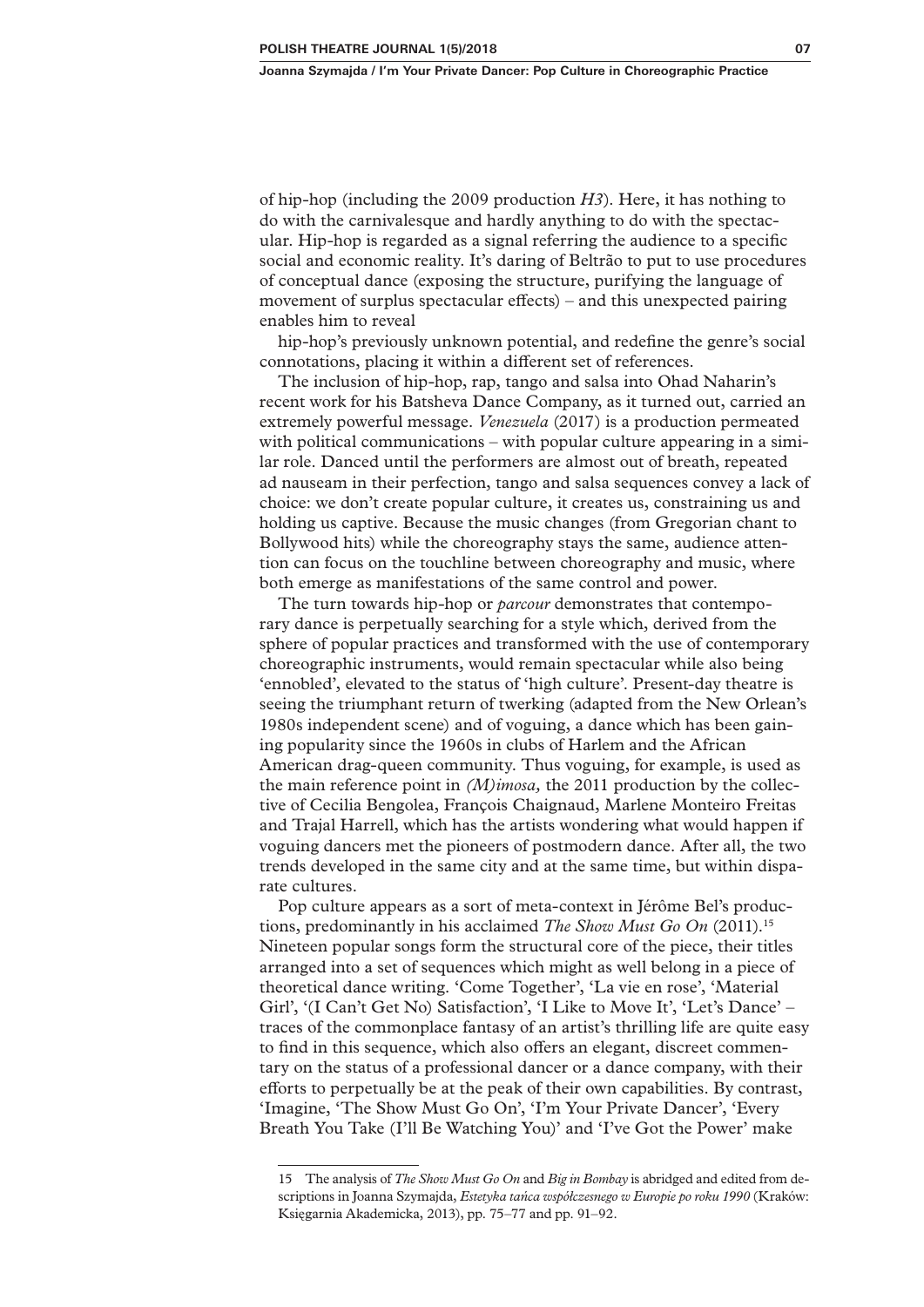reference to the structure of the production, and strictures in force there. About ten non-professional dancers appear in *The Show Must Go On;* a DJ sitting on the brink between stage and audience spins subsequent songs; those taking part in the production sometimes dance, as if at a party, freezing at other times in utter stillness.

Bel is extremely precise as he plays with meanings generated by this sparsely outlined situation. During 'Imagine'*,* house lights go off – a sign for the audience to use their own imaginations. During 'La Macarena', the cast reproduce that same choreography, well known from the popular video – as if they had been set in motion by an invisible force. By contrast, when 'I Want Your Sex' is playing, performers simply stand at the proscenium, facing the audience. As it very quickly turns out, each song is a powerful stimulant to audience members' individual and collective memories. The structure of the production is pervaded with conceptual irony, playing with perceptions and theatrical principles. The audience take no satisfaction in observing the virtuosity of movement – they aren't even given the opportunity to do so, as there's nothing exceptional to see in the production, apart from a phantom of dance, a certain kind of matrix: the machinery of theatre, with its codes and principles, shaping the behaviour of both audience and performers on stage almost unconditionally, emerging as just such a matrix. It's telling that an audience's response to *The Show Must Go On* is usually very spontaneous: they act as fans would during a concert. The source of this response is people's subconscious attitude to pop culture, which they recognise as the realm of quotations, a sort of programme based on domesticated, globalised 'consumer-friendliness'.16

It would seem that the aesthetics proposed by Constanza Macras, the Argentinian choreographer working in Germany with her company Dorky Park, is radically different from those advanced by Bel. Macras' productions are immense undertakings, permeated with humour and the grotesque, frenetic extravaganzas of symbols and communications. They could be regarded as theatrical illustration of the philosopher Zygmunt Bauman's well-known argument for 'liquid modernity'. Right from its opening scene, *Big in Bombay* (2005) confronts audiences with ludicrous situational and character combinations: Mickey Mouse appears alongside the singer Jacques Brel, a white bear alongside a female Viking, with a narcissistic dance instructor, a gangster, a Lolita and a couple copulating compulsively, all thrown in for good measure. Macras is inspired by a plethora of theatre, musical, film and dance aesthetics. Indian, ballroom and contemporary dance, are all interwoven in *Big in Bombay;* each performer is characterised in a thoroughly individualised manner, while portraying more than one 'character'. The artificiality of the performance is further highlighted by exposing the backstage, where dancers change costume. The mood becomes a bit more meditative in the performance's second part, which can be regarded as an explication of the first part. Isolation, along with loneliness and the fear of it, are voiced in this section by a character in a video. The seemingly platitudinous contention that it

<sup>16</sup> Johannes Birringer, 'Dance and Not Dance', *PAJ: A Journal of Performance and Art*  27.2, 2005, pp. 10–17 (p. 15).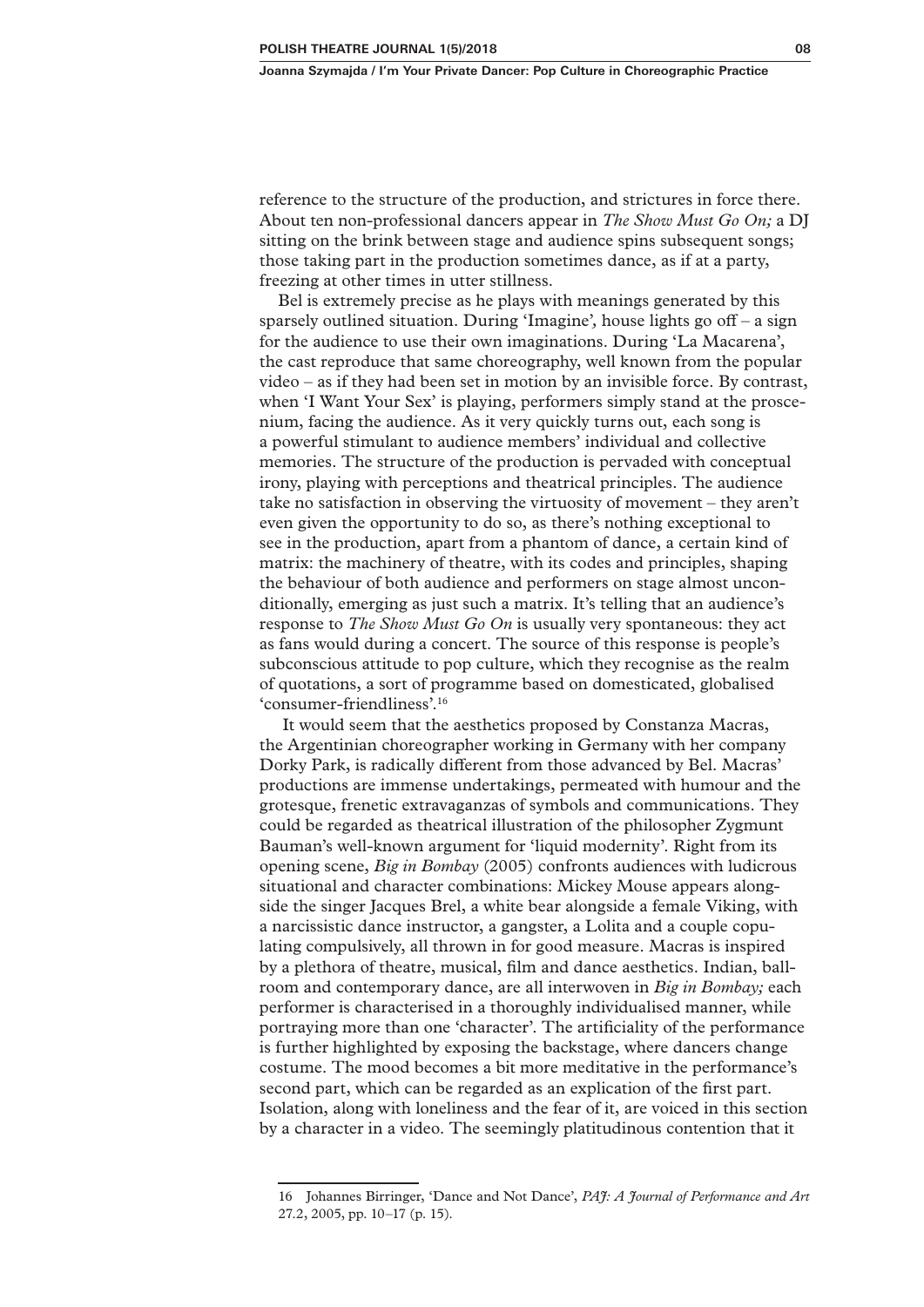feels lonely to be part of the contemporary world is redeemed by a stark contrast involved in the transition from tumult to quietude.

In the end, the audience hasn't moved so far away from intuitions Bel might well recognise as his own. What we see are dancing bodies, not accumulating signs of mass culture so much as being unable to assimilate any one of them, as 'substitute identities' on offer in the complex catalogue of globalized culture turn out to be transient and fragile. In *Big in Bombay* by Macras, as in many of Bel's productions, fear of death, nothingness and emptiness is the supreme category, putting the entirety of discourse in order. The difference is that Macras covers up with the grotesque, excess and chaos – the very things Bel strives at all costs to expose.

The young Polish choregorapher Marta Ziołek takes entirely different approach: self-ironic, but not given to rejecting realities of mass culture.. In her work, Ziołek based in Warsaw, deconstructs codes of pop culture while affirming their use. As with Bel, one cannot but recognise oneself (at least in part) in the mass of symbols and meanings used to construct the choreography, as if it were one enormous meta-quotation. The originality of Ziółek's works rests in their composition, but not in its component parts (a conscious decision on the choreographer's part). She confronts audiences with the question of whether any originality, other than that of palimpsest or transformation, remains possible. Ziółek suspends the distinction between signifier and signified, as that which is signified no longer refer to anything but itself. Cheap glamour, kitsch emotion, movement as a cultural code – nothing in mass culture can be for real, excepting mass culture itself. Ziółek rejects conceptual-dance aesthetics practiced by choreographers including Xavier Le Roy, whose 1998 production *Self Unifinished* can be regarded as an attempt to win the body back from mass-culture codes, a quest for 'pure' body, unburdened by shams of socialisation or consumptionism.

Ziółek does the exact opposite: she celebrates consumptionism as the contemporary human's inevitable predilection, laying bare the machinery of consumption, making use in the process of the entire scope of the means of theatrical expression. This is what her choreography for the 2016 production *Zrób siebie* [*Make Yourself*] (premiered at Komuna// Warszawa in May of that year) is like: it's a production about pop culture which has itself become a part of it, while also being a significant statement in the debate about the increasingly random nature of the identity-shaping process in the contemporary world.

#### 4.

Contemporary dance, as an art stemming directly from experience since the modern era, cannot be indifferent to pop culture (a modern invention, after all). Dance's early modernist openness to themes taken from popular culture seems obvious when we bear in mind the dynamics of change and the range of entirely new aesthetics then taking shape. Today, however, after more than a century of experiments, there's been a change in expectations that choreographers face. Pop culture, and its relations with society, has become sufficiently complicated for such complications to be reflected in the aesthetics of a production that might be keen to reference pop culture. Pop culture produces its own rules and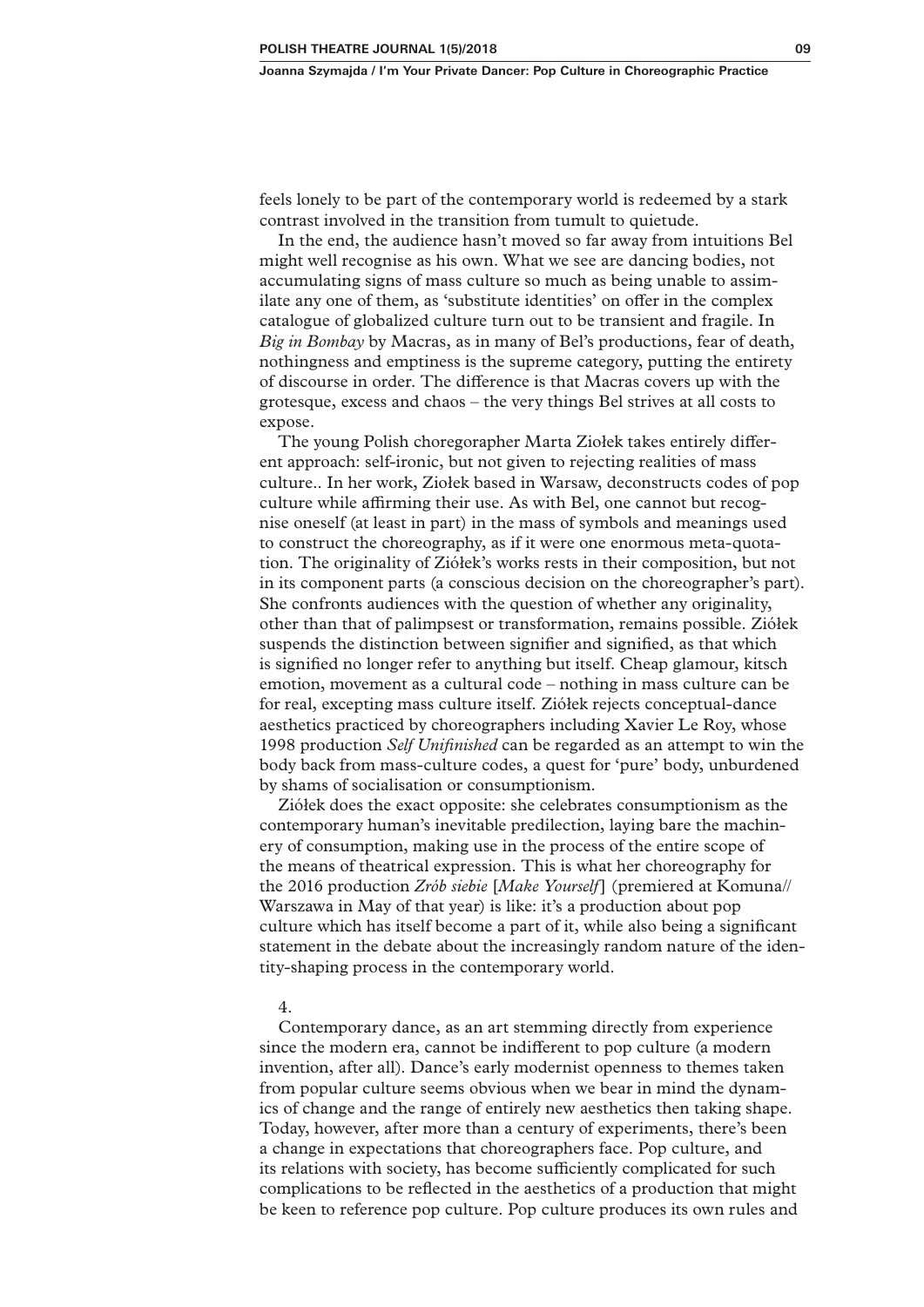knowledge, its own axiological and cognitive framework, and knowledge of these is vital to an ability to consciously operate from signs of pop culture.

Thus multi-tier structures of meaning, not dissimilar to those produced by Jérôme Bel, are a natural phase in the dynamics of these relations. In any case, it seems that Bel deserves credit for rehabilitating pop art as choreographic material worthy of artistic consideration, as an excellent meta-instrument for exploring relations between performers on stage and audiences, in that it makes use of a set of common codes, whether accepted or rejected. Another valuable development is working one's way through political dimensions of the practice of popular dance (tango, salsa, hip-hop) as symbols of class division and the reproduction of traditional gender roles. Interestingly, not all forms of this kind appeal to choreographers: their preference appears to be for the sexier ones. Which may be why, in contemporary Polish dance, there is a dearth of productions offering, say any in-depth analysis of disco polo, that wildly popular but frequently disdained phenomenon of the Polish pop-music scene.

Above all, however, pop culture amounts to global models surpassing national identities and influencing the shape of our needs and behaviours: a global perspective at odds with individual experience, celebrating the individual at the core of contemporary dance philosophy. This may be why contemporary dance is an ideal instrument for critical analysis of popular culture, in that it uses individualised movement practice to transform what has been imposed as universal. After all, dance knows no such thing as perfect unison. What's more, the uniqueness of performance art renders the basic precondition that must be met for a phenomenon to acquire a mass quality, the reproducibility of a copy, null and void.

Also in this context is another inherent principle of pop culture: the rule of delivering unconditional pleasure. Thus do conceptual trends in dance restore culture's emancipatory and critical potential, often overshadowed in the processes of industrialization and commodification of mass production. There remains the crucial (and open) question of whether contemporary dance is capable of 'winning back' the body – which, according to codes of pop culture, is no longer a subject, not even an interface, having become but a prop for a specific lifestyle. The imperfect body, returning to a mineral, organic reality that includes experiencing weariness, is a process running counter to the final phase – virtual and image-based – of the expansion of popular culture, where we cease to 'be' our bodies, and end up but having them.

*Translated by Joanna Błachnio*